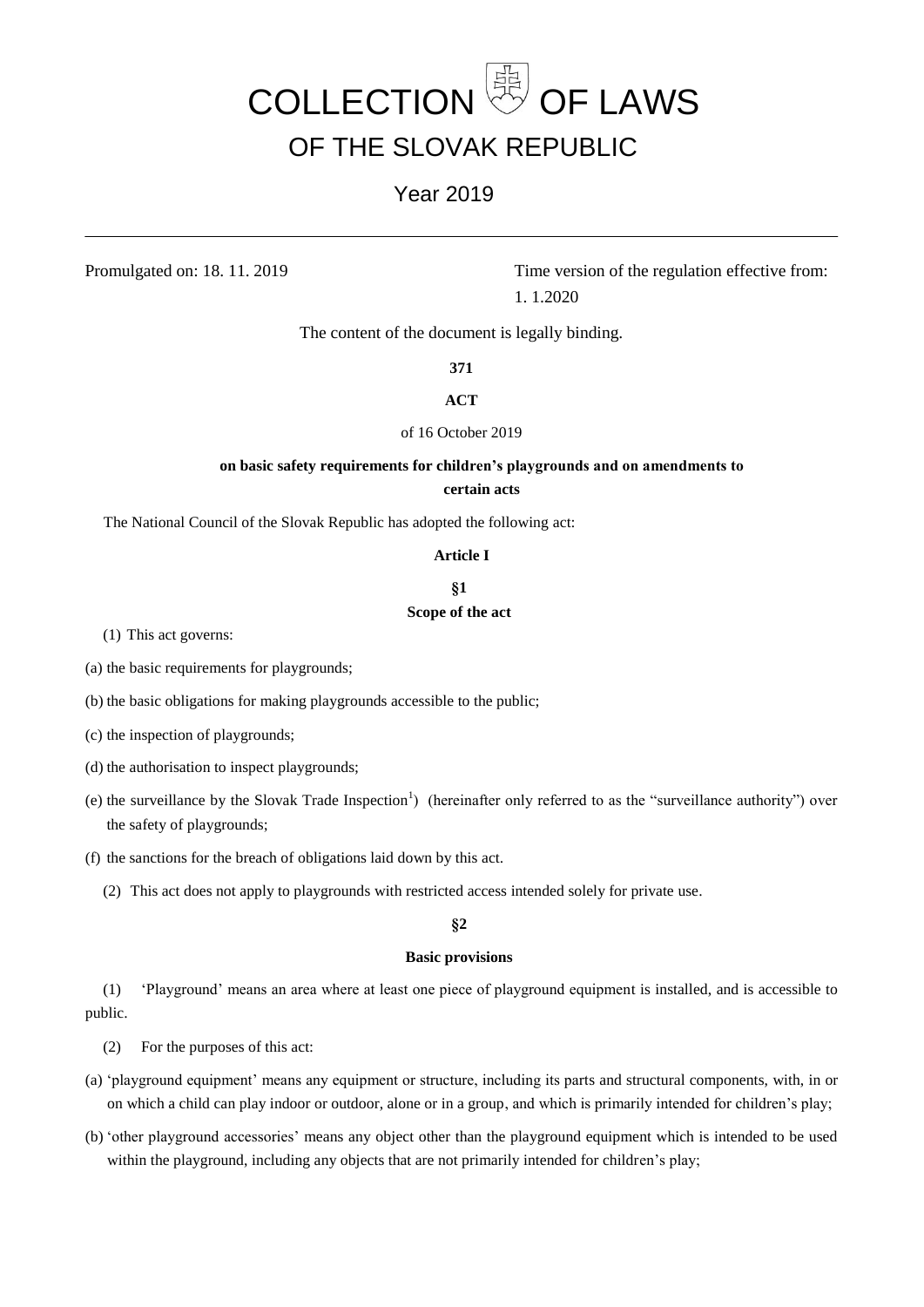- (c) 'minimum playground space' means a compact space for children's play consisting of the sum of minimum spaces of the playground equipment installed in the playground and the area occupied by other playground accessories;
- (d) 'minimum space of playground equipment' means the sum of the space which can be taken up by the body of a playground user when using the playground equipment in an intended or usual manner and when falling from an elevated part of the playground equipment, and the space occupied by the playground equipment;
- (e) 'impact attenuating playground surfacing' means any underlying material having a property which ensures dissipation of kinetic energy of an impact by localised displacement or other deformation for the purpose of reducing the acceleration of the impacting object and adequately mitigating the risk of injury of the playground user with permanent or fatal consequences;
- (f) 'making the playground accessible to public' means enabling the playground users to use the playground either against payment or free of charge;
- (g) 'putting the playground into operation' means making the playground accessible to public for the first time;
- (h) 'playground operation' means making the playground accessible to public during a specified period of a calendar year during specified opening hours;
- (i) 'public access restriction' means any obstacle which prevents the playground user from duly using the playground equipment or the playground without first overcoming that obstacle;
- (j) 'safe playground' means a playground that meets the requirements set under this act and does not pose an unreasonable hazard for the playground user;
- (k) 'unreasonable hazard' means a risk to health of the playground user which, if the playground equipment or other playground accessories are used according to the playground owner's instructions or in a usual manner, cannot be reasonably foreseen.

#### **§3**

#### **Basic playground safety requirements**

(1) The playground in operation must be safe.

(2) If all playground equipment installed in the playground meet the minimum requirements under applicable technical standards<sup>2</sup>) and are safely and securely fitted, if other playground accessories do not pose an unreasonable hazard, and if the requirements under paragraph 9 have been met, the playground is considered safe for the purposes of this act.

(3) The fact that the playground equipment does not pose an unreasonable hazard may also be demonstrated otherwise than by meeting the requirements under the applicable technical standards referred to in paragraph 2, namely by the results of the tests that assess the severity of a risk to health and safety of playground equipment users.

(4) Only the playground equipment that meets the general requirements for product safety under a separate regulation<sup>3</sup>) may be installed on the playground.

 $(5)$  No toys designed for the development of motor skills in children<sup>4</sup>) can be installed in the playground to serve as the playground equipment.

(6) The playground equipment shall be installed in the playground as per the instructions of a playground equipment manufacturer5). Any derogation from these instructions is only allowed if it does not compromise the playground safety.

(7) A warning notice shall be attached to the playground equipment about the risks that cannot be removed during its manufacture or installation. The warning notice must be legible, inerasable, resistant to external factors and written in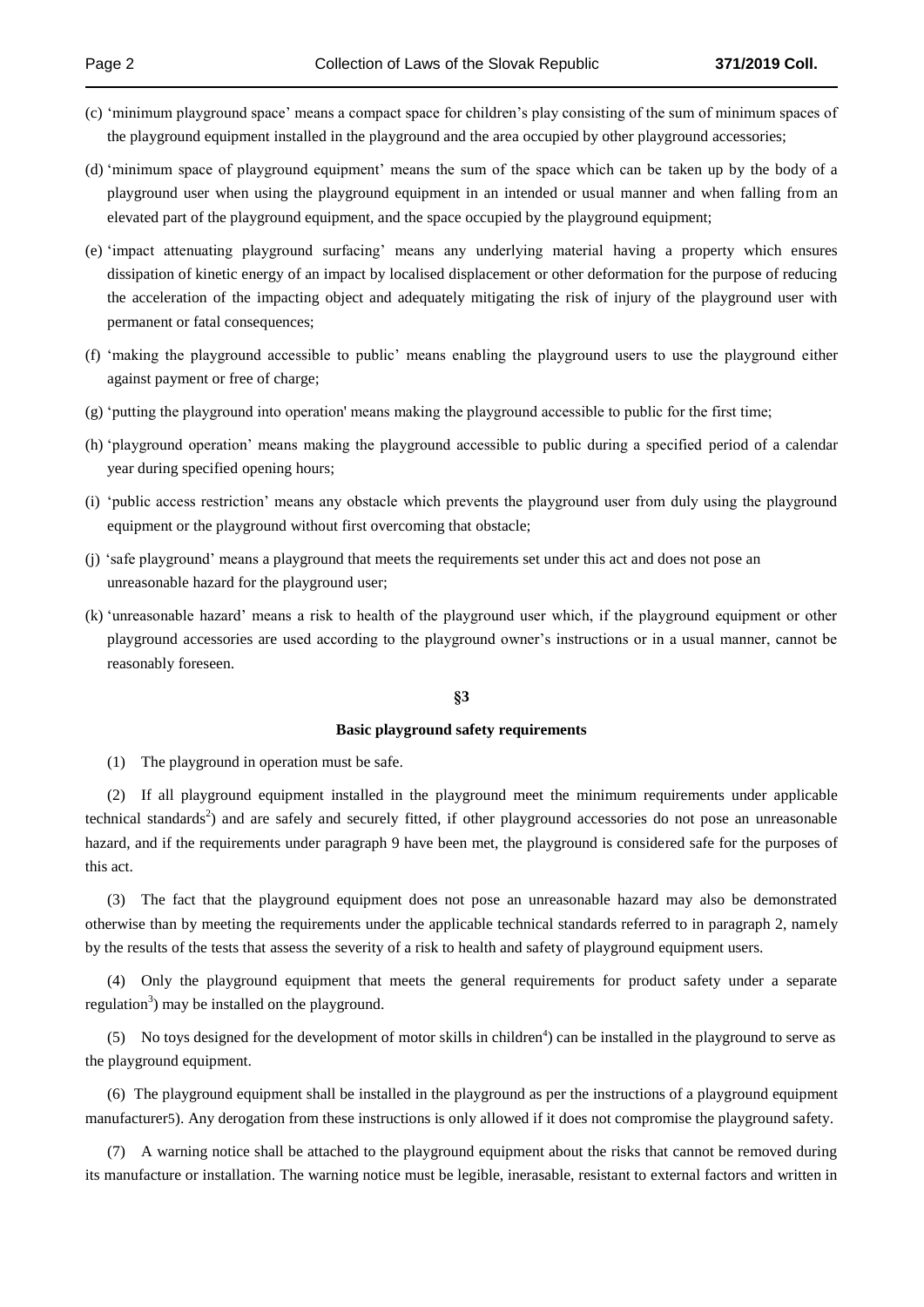a state language; this is without prejudice to the use of minority languages under a separate regulation.<sup>6</sup>)

(8) The minimum space of playground equipment shall not overlap with the minimum space of another playground equipment and shall not contain any other object which could increase the level of risk to the playground user in play. The requirement pursuant to the foregoing sentence does not apply to the minimum space of playground equipment the use of which does not cause an instantly uncontrollable movement of the body of the playground user, nor to the parts, structural components and other objects which are intended for permanent use together with the playground equipment.

(9) The section of the surface onto which the playground user may fall from an elevated part of the playground equipment with the free height of fall exceeding 0.6m or the use of which causes an instantly uncontrollable movement of the body of the playground user must be protected by impact attenuating playground surfacing. The impact attenuating surfacing must also be used on a lower-level area representing an anticipated support for the body of the playground user where the free height of fall between the anticipated supports for the body of the playgrounds user of the same playground equipment is more than 1m.

(10) The impact attenuating playground surfacing shall be installed in the playground as per impact attenuating playground surfacing manufacturer's instructions<sup>5</sup>). Any derogation from these instructions is only allowed if it does not compromise the playground safety.

(11) Any underlying material that meets the minimum requirements under an applicable technical standard<sup>7</sup>) is considered impact attenuating playground surfacing. The properties of the impact attenuating playground surfacing with a sufficient capability to reduce the level of risk of the playground user's injury with permanent or fatal consequences may also be demonstrated in another manner. When assessing the properties of the impact attenuating playground surfacing, the natural properties of the underlying material and the local climatic conditions are also taken into consideration.

#### **§4**

#### **Basic obligations of the playground owner**

(1) The playground owner shall:

- (a) put into operation only the playground for which an inspection certificate has been issued pursuant to  $8(3)$ ;
- (b) ensure compliance with the basic safety requirements for playgrounds pursuant to §3;
- (c) perform or ensure the performance of an playground inspection pursuant to §9;
- (d) restrict public access to the minimum playground space for a necessary period of time, if the playground is unsafe during its operation, and notify the playground users of the access restriction by means of a sufficiently visible and legible notice;
- (e) immediately remove the playground equipment or other playground accessories, or restrict public access to the minimum space of playground equipment or to other playground accessories for a necessary period of time, if the playground equipment or other playground accessories pose an unreasonable hazard during the playground's operation, and notify the playground users of the access restriction by means of a sufficiently visible and legible notice;
- (f) restrict public access to the minimum space of playground equipment or to other playground accessories during their maintenance, if performed during opening hours, and notify the playground users of the ongoing maintenance works by means of a sufficiently visible and legible notice;
- (g) outside the period of a calendar year for which the playground is made accessible to public, restrict public access to the minimum playground space or notify the public of the fact that the playground is out of operation by means of a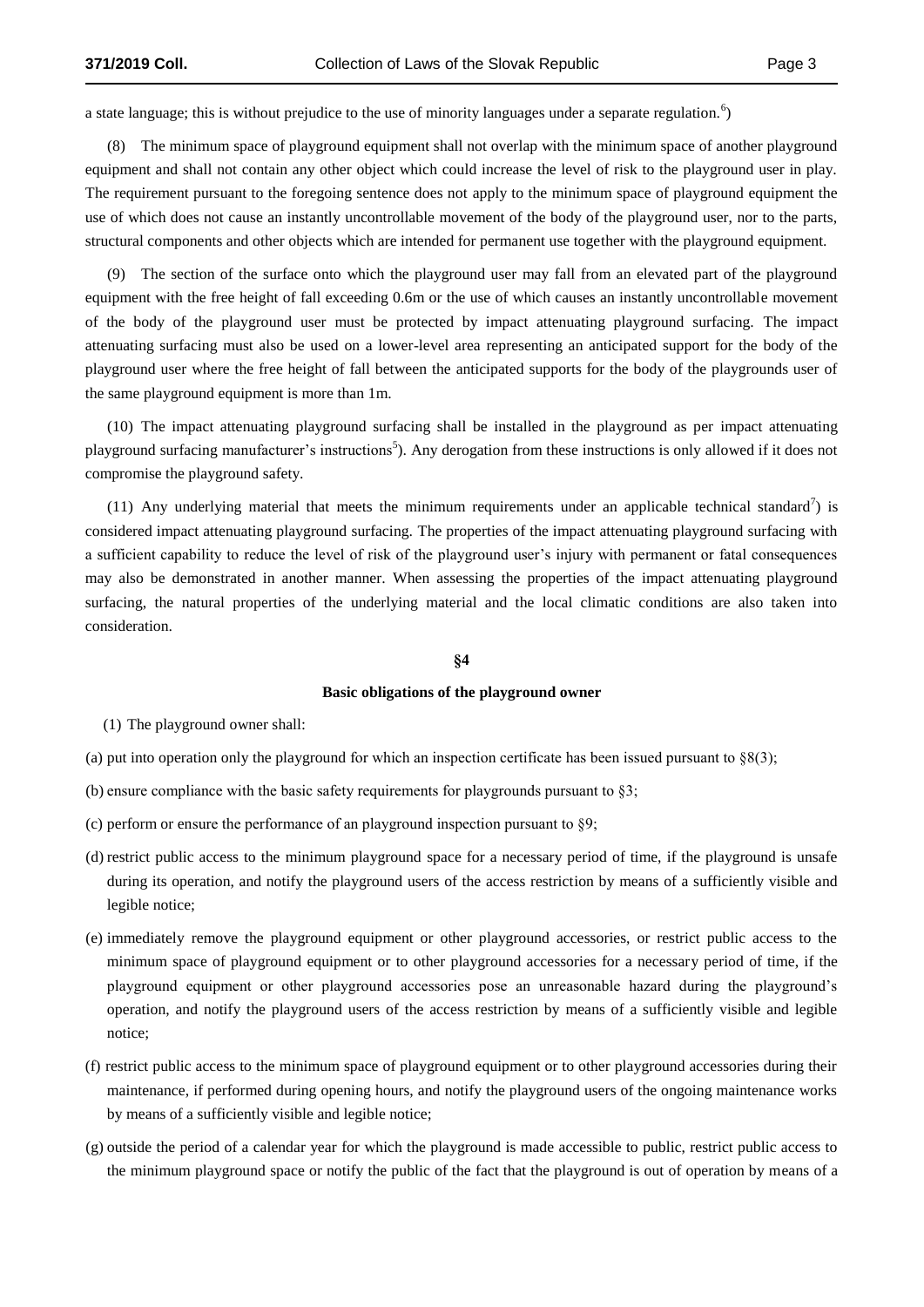sufficiently visible and legible notice;

(h) mark the playground pursuant to §5;

(i) keep and disclose records of accidents pursuant to  $\S6$ ;

- (j) report accidents pursuant to  $\S6(3)$ ;
- (k) retain an inspection certificate pursuant to  $\S 8(3)$  and a regular playground inspection report pursuant to  $\S 12(2)$  for a period of three years of their issue date and disclose them to the surveillance authority upon request;
- (l) provide the surveillance authority with cooperation necessary for the performance of surveillance.

(2) The obligation to put into operation only the playground for which an inspection certificate has been issued pursuant to §8(3) equally applies in the case of putting the playground into operation following any modification of the playground that may have a substantial effect on the playground's safety (hereinafter only referred to as "playground modification"). The playground modification means mainly a modification of the minimum playground space, modification of the minimum space of playground equipment, addition of new playground equipment or replacement of playground equipment by new playground equipment with a differently delimited minimum space of playground equipment. The playground modification does not mean the repair of the playground equipment, a part of the playground equipment, impact attenuating playground surfacing or other playground accessories solely for maintenance reasons, or their modification or replacement if it does not substantially alter the properties of the playground, the playground equipment or the impact attenuating playground surfacing.

(3) The obligations under paragraph 1(a), (c) and (k) do not apply to an owner of the playground which solely consists of playground equipment that are portable and installed on a given site only temporarily and occasionally.

(4) The playground owner shall not provide untrue information to the playground users about the liability for damage or harm to health that may be caused when using the playground during the playground's operation.

(5) If the playground owner cannot be identified, the responsibility for the fulfilment of the playground owner's obligations under this act is borne by a natural person or a legal person who owns the land or the building on or in which the playground is located.

## **§5**

#### **Marking of playground**

- (1) The playground must by marked by a sign which contains:
- (a) the name of the playground;
- (b) the address of the playground;
- (c) the identification data of the playground owner including the name, surname and address of permanent residence of a natural person, or the business name and place of business of a natural person - entrepreneur, or the business name and register office of a legal person, and the organisation identification number, if assigned;  $\delta$ )
- (d) the identification data of the operator as described under letter c), if assigned with performing the playground owner's obligations;
- (e) the information about the period of a calendar year during which the playground is made accessible to public, and about its opening hours;
- (f) the date of the last playground inspection pursuant to  $\S7$ ;
- (g) the contact data for reporting accidents pursuant to §6 and deficiencies of the playground;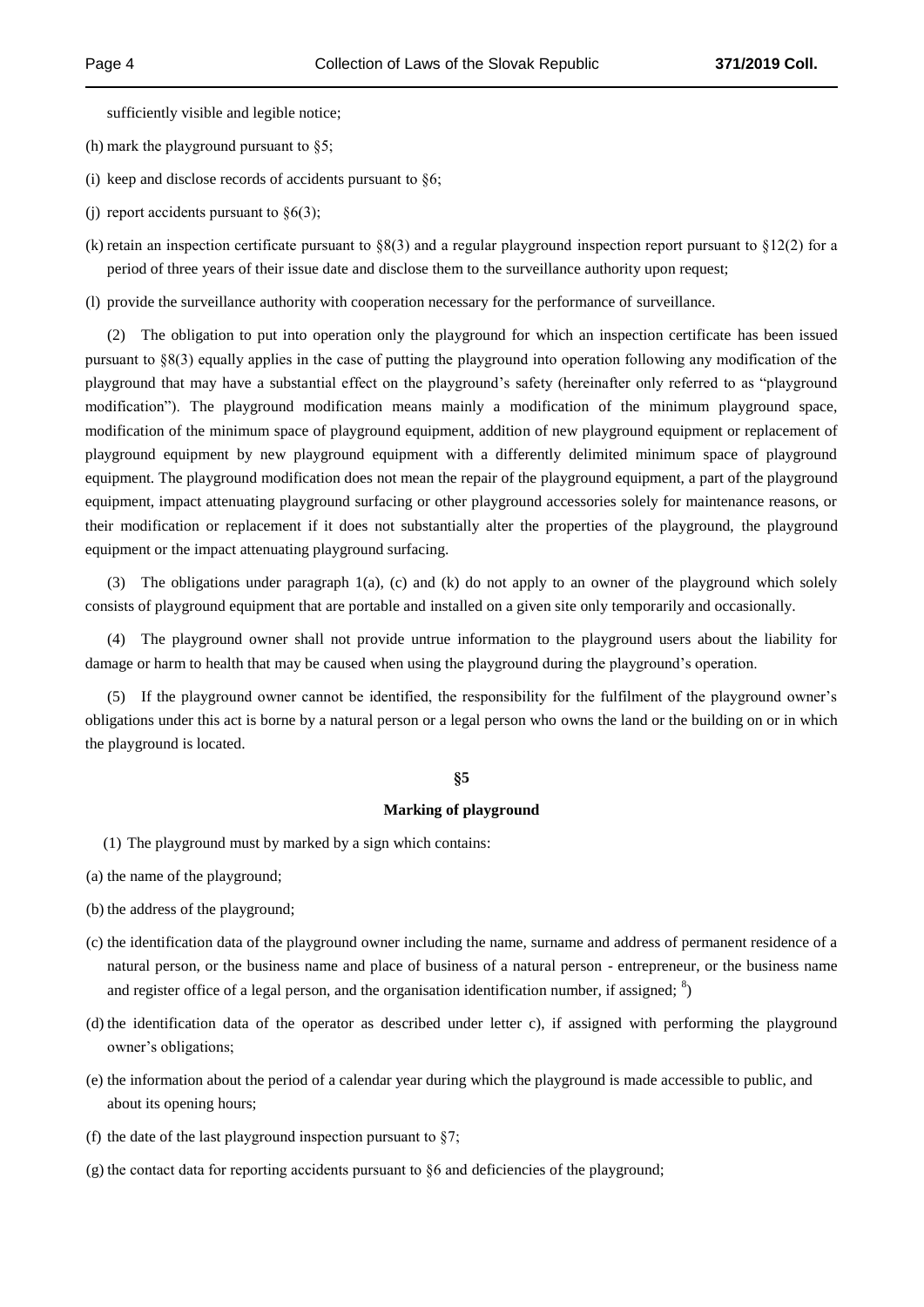(h) the emergency hotline number; $\frac{9}{2}$ )

(i) the restrictions and other conditions of the use of the playground, if specified.

(2) The marking pursuant to paragraph 1 must be sufficiently visible, legible, inerasable and written in a state language; this is without prejudice to the use of minority languages under a separate regulation.<sup>6</sup>)

#### **§6**

#### **Accident records**

(1) The playground owner shall keep records of accidents about every accident reported in writing which has occurred in the playground space, except for accidents reported anonymously.

(2) The playground owner shall keep the following information on each reported accident:

(a) the date and time of the accident;

(b) age of the injured person;

- (c) the indication of the playground equipment or another place within the playground space where the accident has occurred;
- (d) the type of injury;

(e) description of who the accident occurred;

(f) the fact whether the accident resulted in the hospitalisation of the injured person;

(g) the safety measures taken after the accident was reported.

(3) The playground owner shall notify the surveillance authority of each accident reported pursuant to paragraph 1 within three working days of the day when the accident was reported to it.

(4) The information pursuant to paragraph 2 shall be kept on each reported accident for a period of three days of the day when the accident occurred.

(5) The playground owner shall disclose the accident records to the surveillance authority upon request.

#### **§7**

#### **Playground inspection**

(1) The playground inspection serves to evaluate and assess the conditions of the playgrounds, individual pieces of playground equipment and playground surfacing.

(2) The playground inspection is performed by means of an on-site visit to the playground.

(3) The playground inspection means in particular the initial inspection and regular inspections.

(4) The initial inspection and regular inspections may only be performed by a person authorised to perform playground inspections pursuant to this act.

**§8**

#### **Initial inspection**

(1) The initial inspection means a playground inspection mainly focused on the safety of construction, placement and installation of the playground equipment, other playground accessories, impact attenuating playground surfacing and overall safety of the playground prior to its putting into operation after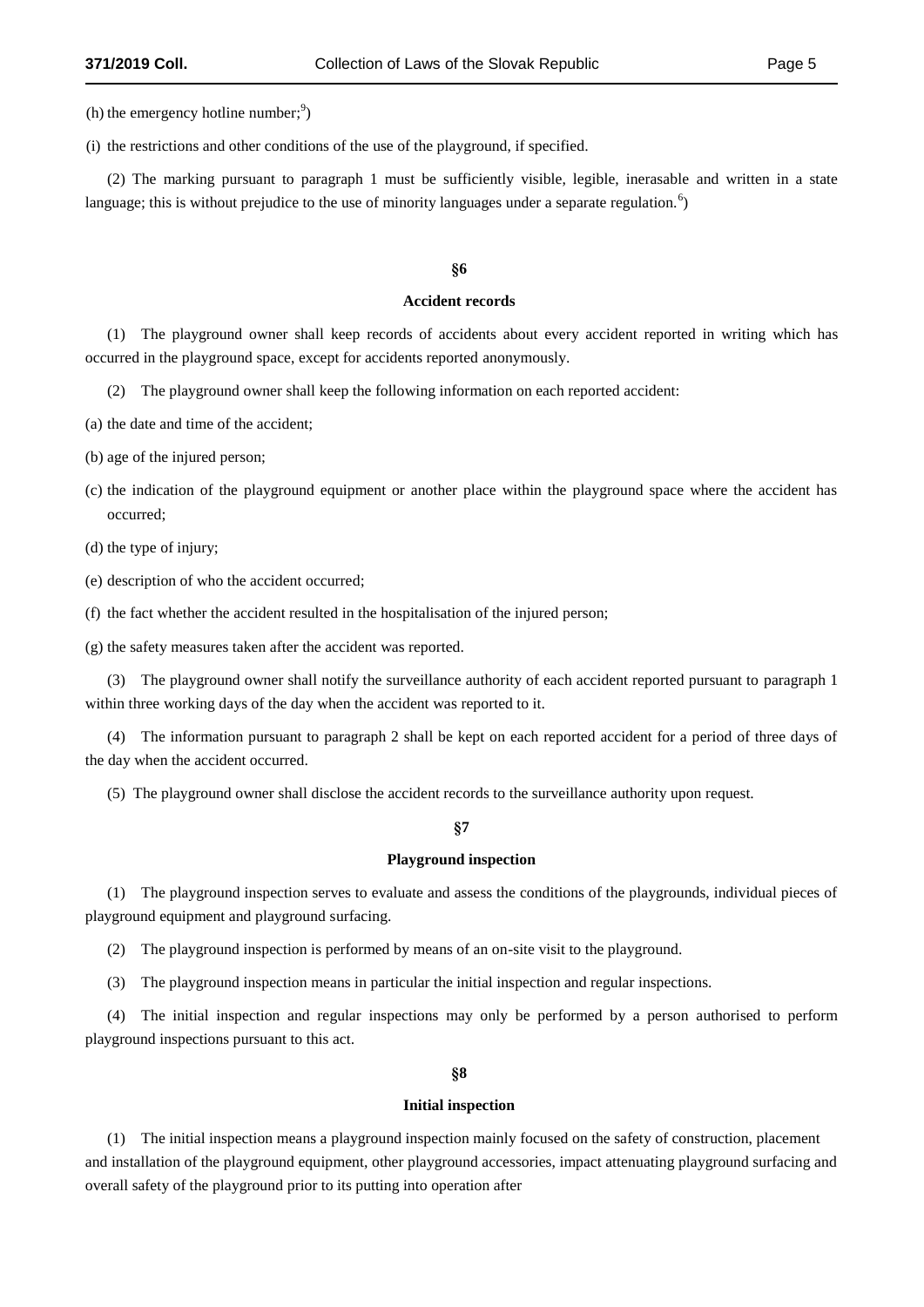(a) the establishment of the playground; or

(b) playground modification pursuant to §4(2).

(2) The person authorised to perform the initial inspection is a natural person - entrepreneur or a legal person accredited pursuant to a separate regulation10) as a type A inspection body11) that is independent of the manufacturer5), manufacturer's authorised representative12), importer13), distributor14) of playground equipment or impact attenuating playground surfacing on the inspected playgrounds, natural person or legal person that performed construction works15), installation or assembling of the playground equipment or playground surfacing on the inspected playground, the owner of the inspected playground, and the operator of the inspected playground (hereinafter only referred to as "inspecting body").

(3) If the inspection body ascertains during the initial inspection that all basic playground safety requirements under §3 have been met, it shall, within 30 days of the on-site visit to the playground, issue and deliver to the owner of the inspected playground, or to another person that applied for the initial playground inspection with the owner's consent, an inspection certificate containing the following information:

(a) the identification data of the inspection body that performed the initial inspection;

(b) the registration number of the inspection certificate;

- (c) the identification data of the playground as specified in  $\S5(1)(a)$  through (c);
- (d) the list of the playground equipment installed in the playground;
- (e) the date of the on-site visit to the playground;

(f) the conclusion that the playground meets the basic playground safety requirements under  $\S$ 3 and is safe;

(g) the date and place of the issuance of the inspection certificate; and

(h) the signature and the stamp of the inspection body that performed the initial inspection.

(4) If the inspection body ascertains during the initial inspection that the playground is not safe, it will not issue an inspection certificate and will notify, not later than within 30 days of the on-site visit to the playground, the owner of the inspected playground, or another person that applied for the initial playground inspection with the owner's consent, of the conclusion of the initial inspection and of the reasons why the playground is not safe.

(5) Where the playground is a building structure<sup>16</sup>) which requires an final approval  $^{17}$ ), the inspection certificate serves as a basis for the issuance of the final approval.<sup>18</sup>)

#### **Regular inspections**

#### **§9**

(1) The regular inspection means a playground inspection focused mainly on the deficiencies caused by the use of the playground equipment or other playground accessories, improper or insufficient maintenance, weather effects or vandalism, performed at least once in 24 months.

- (2) The person authorised to perform regular inspections is:
- (a) a natural person entrepreneur or a legal person having an authorisation to perform this activity under a separate regulation; $^{19}$ ) or
- (b) the owner of the inspected playground or the operator of the inspected playground provided they have the professional competence to perform regular inspections pursuant to §10, or if a natural person that has the professional competence to perform regular inspections pursuant to §10 is employed or is in another relationship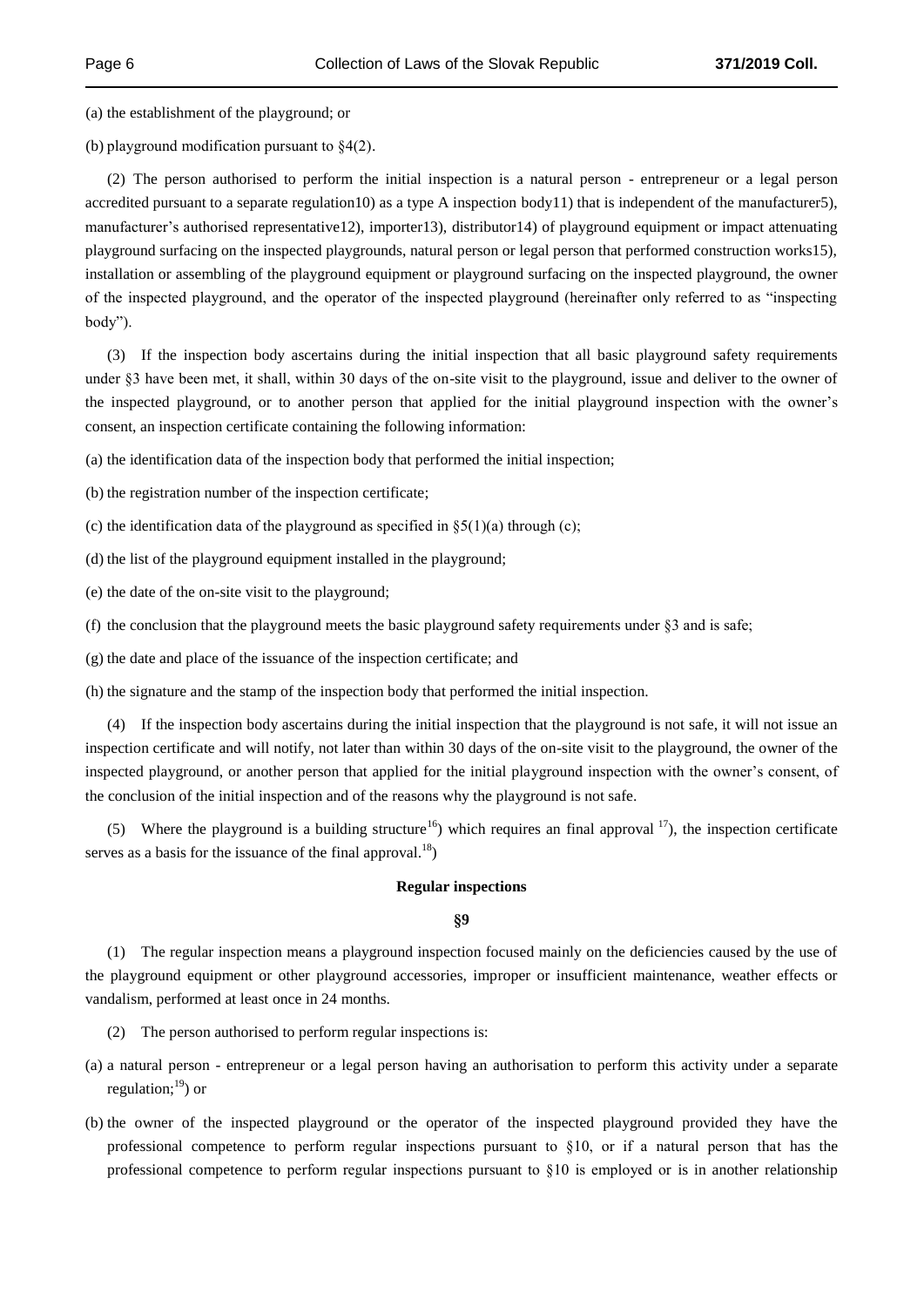equivalent to employment with the owner of the inspected playground or with the operator of the inspected playground, or is its statutory body, or a member of its statutory body.

#### **§10**

(1) The professional competence to perform regular playground inspections is demonstrated by a certificate of professional competence.

(2) The certificate of professional competence is issued by a person with an accreditation under a separate regulation10) as a body operating certification of persons20) (hereinafter only referred to as "body operating certification of persons") to a natural person that

- (a) has full legal capacity;
- (b) proves to have at least one year of professional experience;
- (c) demonstrates to have passed professional training;
- (d) has successfully passed a professional examination (hereinafter only referred to as "certified person").
	- (3) The certificate of professional competence contains:
- (a) identification data of the body operating certification of persons that has issued the certificate;
- (b) registration number of the certificate of professional competence;
- (c) indication "certificate of professional competence to perform regular playground inspections";
- (d) the name, surname, academic title and date of birth of the certified person;
- (e) the date and place of issue of the certificate;
- (f) the expiry date of the certificate;
- (g) the signature and stamp of the body operating certification of persons that has issued the certificate.
	- (4) The expiry date of the certificate of professional competence is five years from the date of its issue.

(5) Any change in the data referred to in paragraph 3(d) is notified by the certified person not later than within ten working days to the body operating certification of persons that has issued the certificate of professional competence. The body operating certification of persons shall issue, free of charge, a new certificate of professional competence to the certified person not later than within ten working days of the notification of the change in data pursuant to the first sentence; the change in data has not effect on the expiry date of the certificate of professional competence.

- (6) The certificate of professional competence expires
- (a) upon its expiry date;
- (b) upon the death of the certified person or when the certified person is declared dead;
- (c) upon limitation of the certified person's legal capacity;
- (d) if proven that the certificate of professional competence has been issued based on incorrect or untrue information referred to in paragraph 2.

(7) The body operating certification of persons keeps records of the certificates of professional competence it has issued, and their changes pursuant to paragraph 5. The body operating certification of persons shall make the records referred to in the previous sentence available upon the surveillance authority's request.

(8) The body operating certification of persons shall publish on its website, and regularly update the list of valid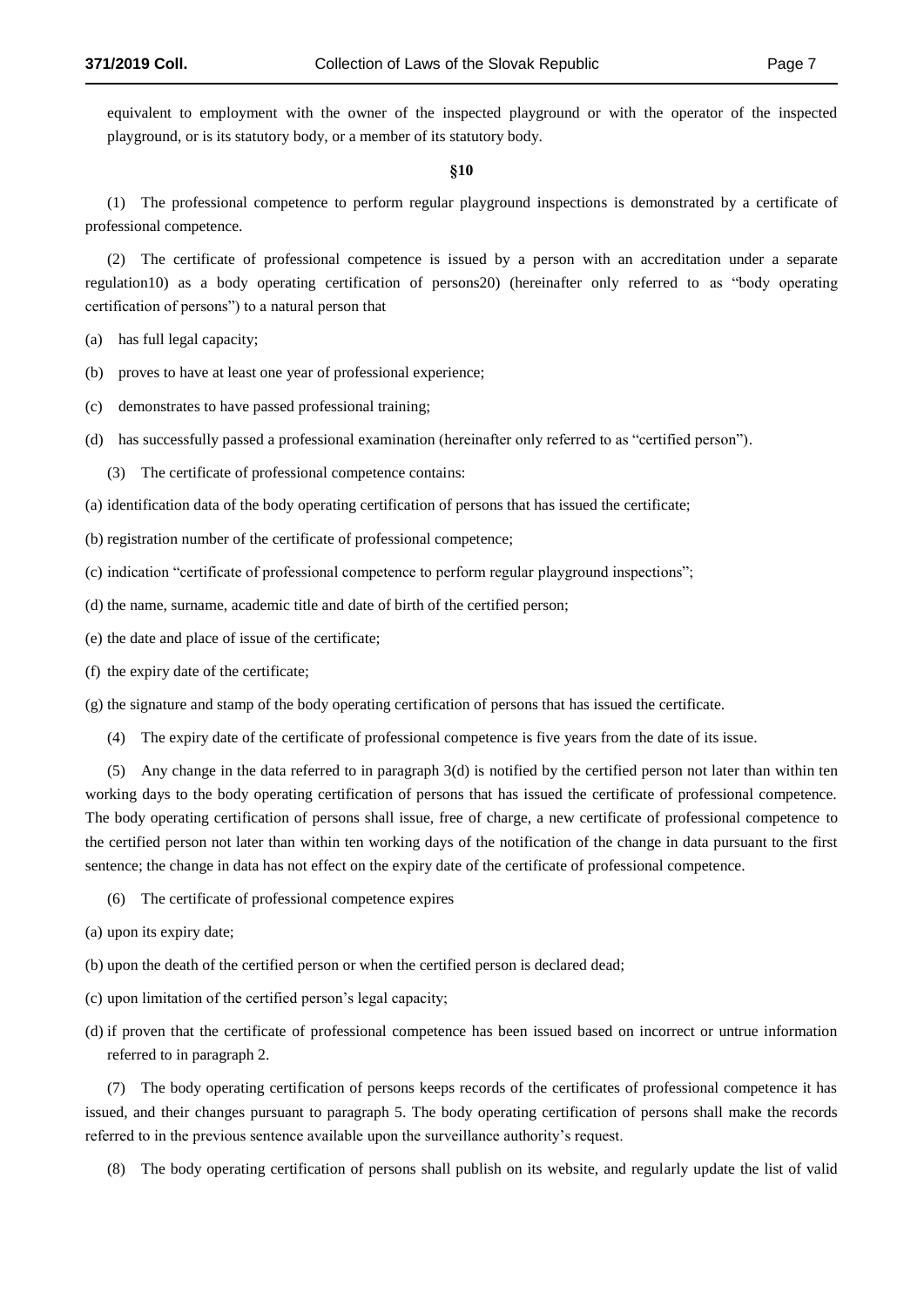certificates of professional competence it has issued, including the certificate registration number, name, surname and academic title of a certified person, and the issue and expiry date of the certificate of professional competence.

(9) The surveillance authority issues decisions on the recognition of professional competence to perform regular playground inspection obtained abroad pursuant to a separate regulation.<sup>21</sup>) For this purpose, the surveillance authority is entitled to subject the applicant to a compensation measure in the form of an adaptation period.<sup>22</sup>)

#### **§11**

(1) The professional experience under  $\S10(2)(b)$  especially means the experience in designing, establishing, operating, managing, maintaining or inspecting playgrounds, or in designing, manufacture, installation, maintenance or repairs of playground equipment.

(2) The professional training under §10(2)(c) is provided by the body operating certification of persons, or by a person authorised by it, in the scope and manner set forth in a separate regulation issued under paragraph 11. The body operating certification of persons shall provide or ensure the provision of the professional training at least once a year, provided that at least three natural persons have applied for such training in the course of a calendar year.

(3) The body operating certification of persons, or a person authorised by it pursuant to paragraph 2, shall issue a confirmation of participation in the professional training to its participants. The particulars of the confirmation will be specified in a separate regulation issued under paragraph 11.

(4) A book of records is kept on each professional training course, the particulars of which shall be established by a separate regulation issued under paragraph 11. The book of records is retained for ten years after the end day of the professional training course.

(5) By means of the professional examination pursuant to  $\S10(2)(d)$ , the body operating certification of persons shall verify the theoretical knowledge and practical skills of a natural person for the performance of regular inspections of playgrounds. Professional examination is held before an examination board. The chair and members of the examination board shall be appointed by the body operating certification of persons. In conducting the professional examination, the body operating certification of persons shall proceed in line with a separate regulation issued under paragraph 11.

(6) The body operating certification of persons shall allow a natural person who has complied with the criteria under  $\S 10(2)(a)$  through (c) to participate in the professional examination no later than within three months of the day when such person expressed interest in taking the professional examination.

(7) The details of the professional examination procedure must be stated in a written record, the particulars of which will be established by a separate regulation issued under paragraph 11. The body operating certification of persons shall keep the written record for a period of ten years from the date of the professional examination.

(8) The certified person is required to complete the refresher professional training within five years of the issue of the certificate of professional competence pursuant to  $\S 10(3)$ (e).

(9) The refresher professional training may only be provided by the body operating certification of persons or by a person authorised by it in accordance with paragraph 2 in the scope and manner set forth in a separate regulation issued under paragraph 11. The body operating certification of persons shall provide or ensure the provision of refresher professional training no later than six months after the certified person requested the refresher training. Maintaining and keeping a book of records about the refresher professional training course is subject to paragraph 4.

(10) Upon the completion of the refresher professional training, the body operating certification of persons shall issue, in accordance with paragraph 9, a new certificate of professional competence pursuant to  $\S 10(3)$  to the certified person.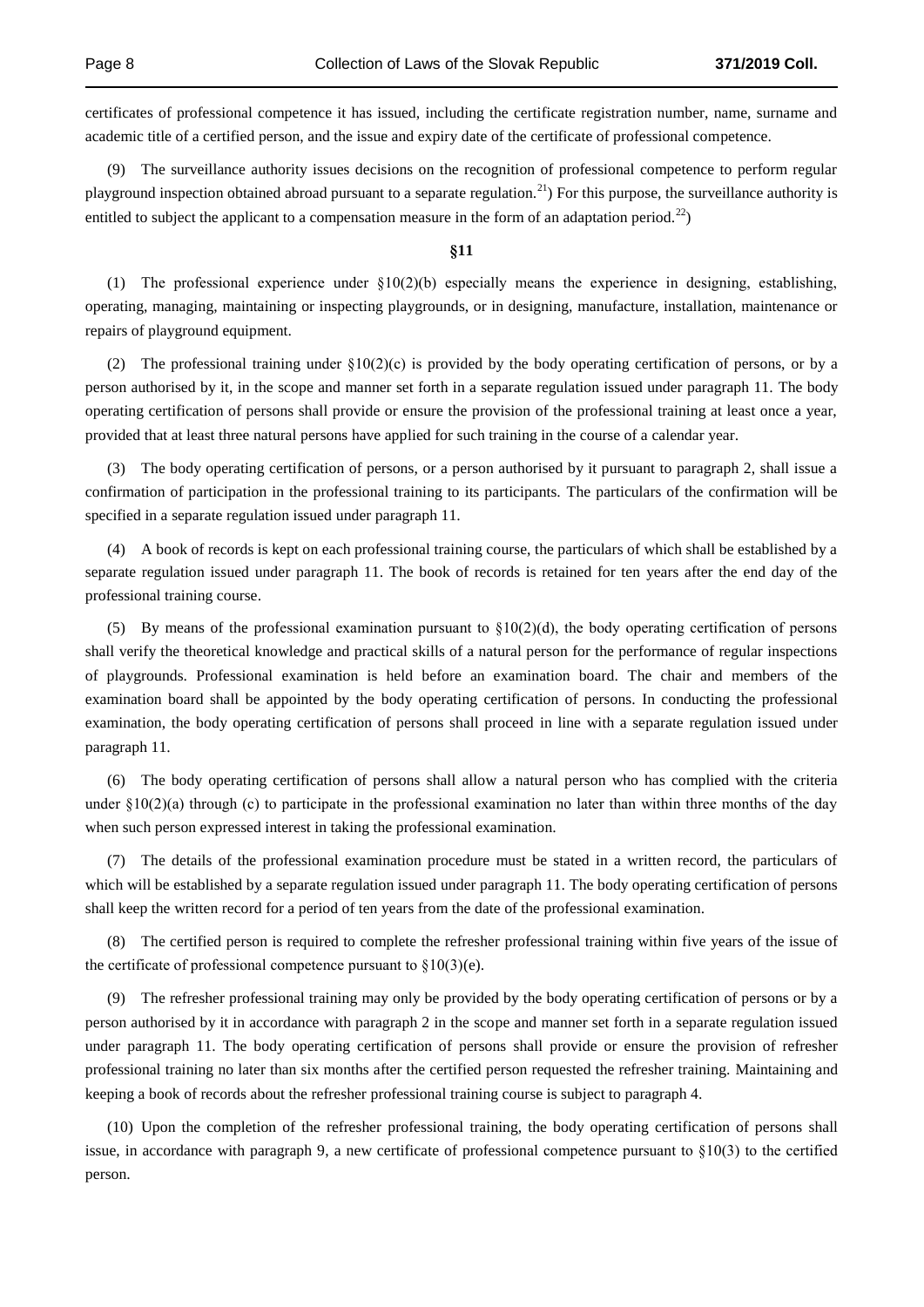(11) The details concerning the contents, scope and provision of professional training, refresher professional training, professional examination, composition and activities of the examination board shall be laid down in a generally binding regulation to be issued by the Ministry of Economy of the Slovak Republic.

#### **§12**

(1) An on-site visit to the playground during a regular inspection may only be carried out by a certified person possessing a valid certificate of professional competence.

(2) After carrying out a regular inspection of the playground, the person authorised to perform regular inspections referred to in §9(2) shall draw up a regular inspection report which must contain

(a) identification data of the authorised person pursuant to  $\S(2)$  who performed the regular inspection;

(b) registration number of the regular inspection report;

- (c) name and surname of the certified person who performed an on-site visit to the playground, the registration number of the certificate of professional competence and identification data of the body operating certification of persons which issued such certificate;
- (d) marking of the playground as specified in  $\S(1)(a)$  through (c);
- (e) the date of the on-site visit to the playground;
- (f) the extent to which the playground inspection has been performed;
- (g) an itemised list and description of the layout of playground equipment and other playground accessories;
- (h) assessment of the condition of all items of playground equipment, other playground accessories and impact attenuating playground surfacing;
- (i) a list of deficiencies of the playground, if found, and the proposed measures to remove the deficiencies;
- (j) conclusion;
- (k) date and place of the preparation of the report;
- (l) a signature of the person authorised to perform regular inspections pursuant to  $\S 9(2)$  who carried out the regular inspection.

(3) The report under paragraph 2 shall mandatorily include an annex containing visual images of the playground equipment, other playground accessories and impact attenuating playground surfacing on which the identified deficiencies are shown.

(4) An itemised list and description of the playground equipment layout under paragraph  $2(g)$  may be substituted by a simple layout plan, playground project or other visual images of the playground corresponding to the condition of the playground as at date of the on-site visit.

(5) The conclusion referred to in paragraph 2(j) contains an expert evaluation by a person authorised to perform regular inspections under §9(2) as to whether the condition of the playground has been assessed, based on the findings under paragraph 2(h) and (i), as satisfactory, partially satisfactory or non-satisfactory. Where all basic requirements for playground safety under §3 have been met and no deficiencies have been identified, the condition of the playground shall be deemed satisfactory. If an inspection of compliance with the basic requirements pursuant to §3 has identified deficiencies caused by weather effects, vandalism, improper or insufficient maintenance or other deficiencies which do not pose unreasonable hazard and, after their removal, the playground becomes safe again, the condition of the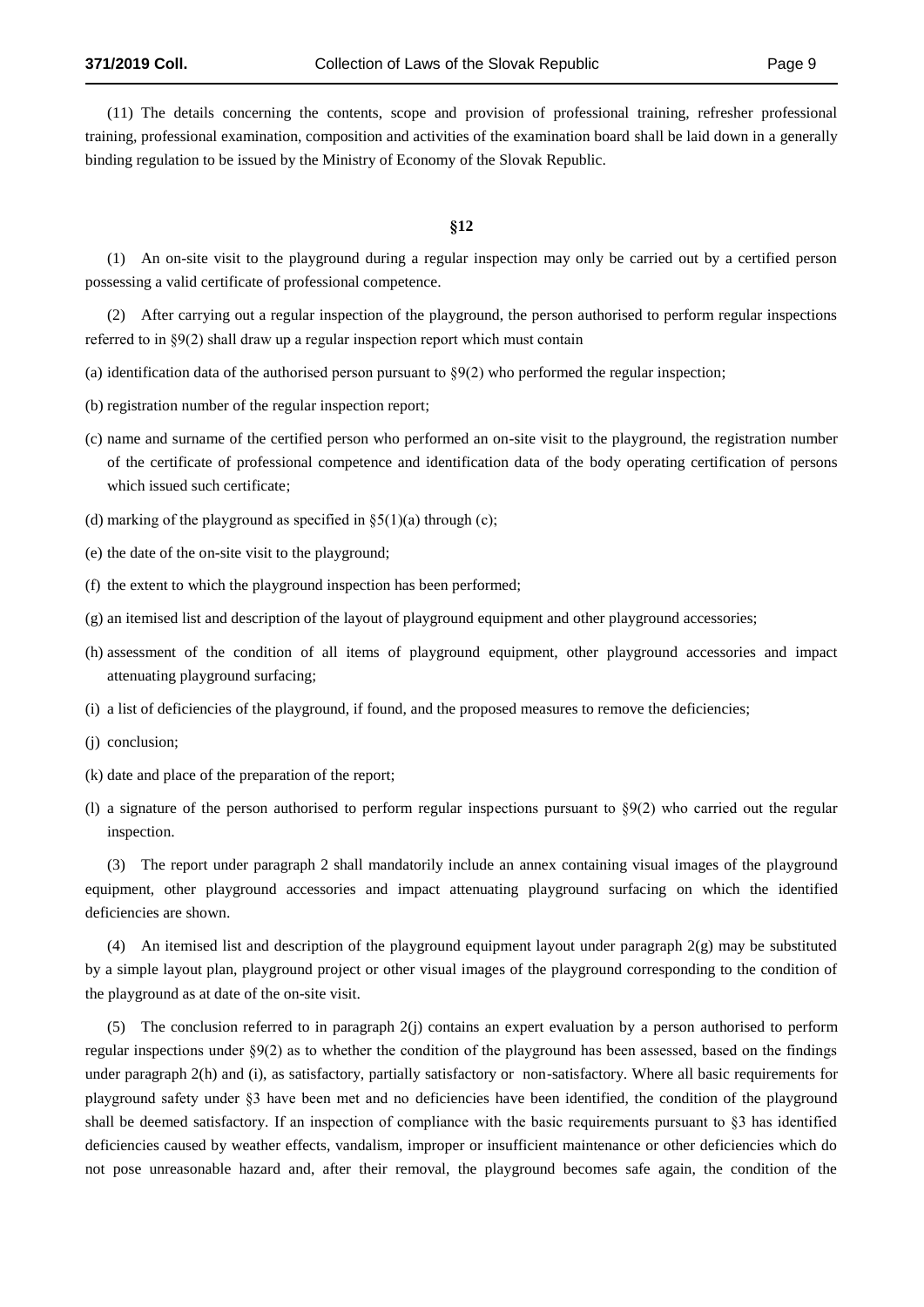playground is deemed partially satisfactory. If an inspection of the playground's condition reveals that the playground is not safe, the condition of the playground is deemed non-satisfactory.

(6) A person authorised to perform a regular playground inspection pursuant to  $\S9(2)(a)$  is required to keep one original of the regular playground inspection report for a period of three years after its preparation and make it available to the surveillance authority upon request and shall deliver one original of the regular inspection report to the owner of the inspected playground or to the operator of the inspected playground no later than 30 days of the date of the on-site visit to the playground.

(7) The inspection certificate pursuant to §8(3) supersedes the regular inspection report pursuant to paragraph 2 and shall be valid for a period of 12 month of the date of issue of the inspection certificate.

#### **§13**

#### **Common provisions applicable to the performance of playground inspections**

(1) The person authorised to perform playground inspections pursuant to  $\S 8(2)$  or  $\S 9(2)$  shall

(a) proceed with due professional diligence in performing the inspection of playgrounds;

(b) provide cooperation to the surveillance authority as and when necessary for the performance of surveillance activities.

(2) Due professional diligence under paragraph 1(a) means expertise, professional skills and due care as may be reasonably expected during the performance of playground inspection, commensurate with honest market practice in the exercise of activities by a person authorised to perform playground inspections pursuant to  $\S 8(2)$  or  $\S 9(2)$ .

#### **§14**

#### **Surveillance**

The surveillance authority, in performing surveillance over compliance with obligations under this act, is required to proceed in line with a separate regulation. $^{23}$ )

#### **§15**

#### **Offences**

(1) An offence is committed by any person who unlawfully acts as a person authorised to perform playground inspections, a body operating certification of persons, a person authorised by it to provide professional training pursuant to  $$11(2)(c)$  or as a certified person.

- (2) For an offence under paragraph 1, the surveillance authority shall impose a fine of EUR 1,500 to EUR 25,000.
- (3) Offences and the related proceedings are subject to the general regulation on offences.<sup>24</sup>)

#### **§16**

#### **Other administrative offences and imposition of fines**

(1) The surveillance authority shall impose

(a) a fine of EUR 200 to EUR 50,000

- 1. to the playground owner for a breach of obligations under  $\S4(1)(a)$  through g) or  $\S4(2)$ ;
- 2. to the person authorised to perform playground inspections pursuant to  $\S(2)$  or  $\S(2)$  for a breach of the obligations under  $\S 13(1)(a)$ ;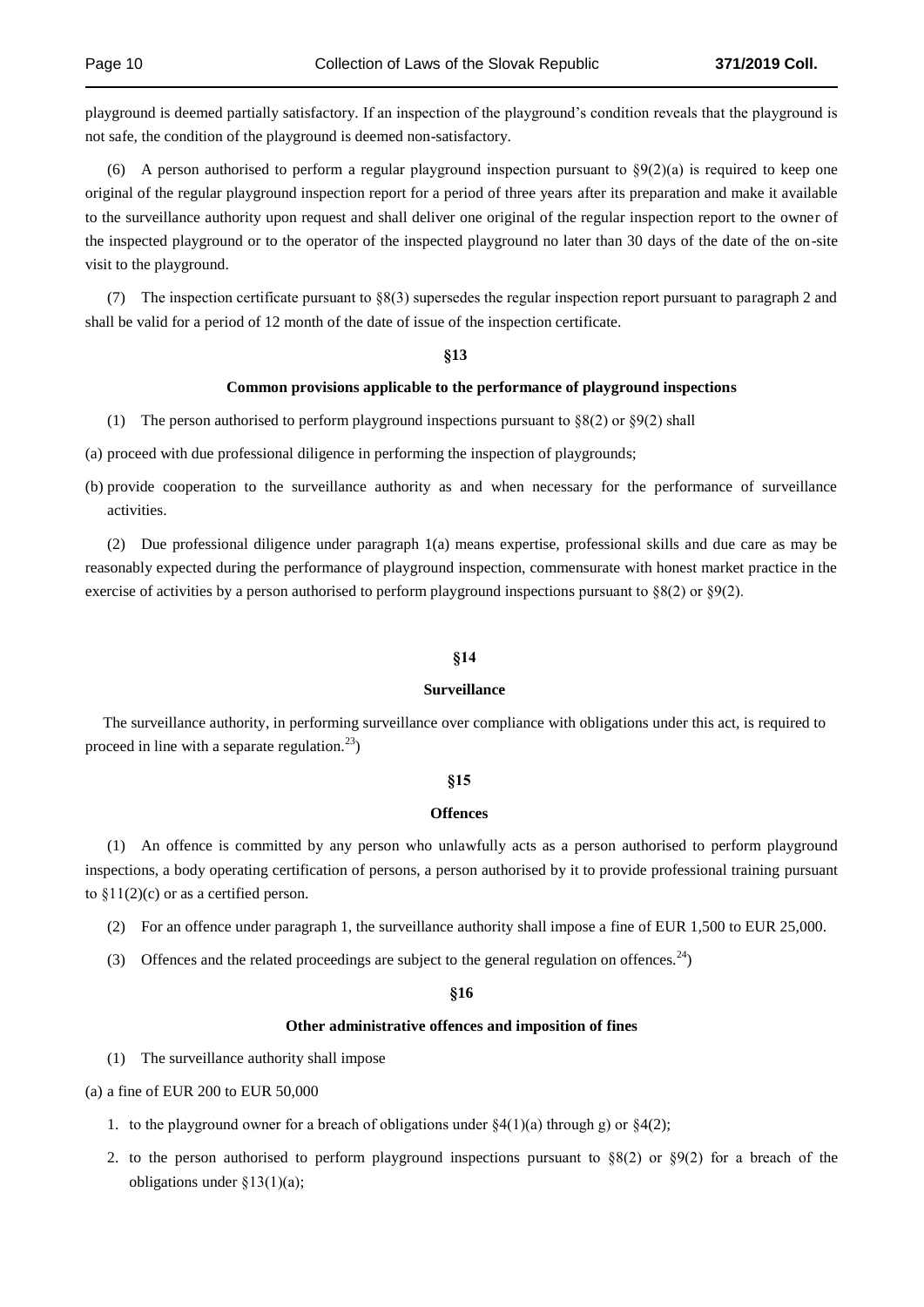(b) a fine of EUR 100 to EUR 30,000

- 1. to the playground owner for a breach of obligations under  $\S4(1)(h)$  through (1),  $\S4(4)$  or  $\S6(3)$  and (5);
- 2. to the person authorised to perform playground inspections pursuant to  $\S(2)$  or  $\S(2)$  for a breach of obligations under §8(3) and (4), §12 (2), (3) and (6) or §13(1)(b);
- 3. to the body operating certification of persons for a breach of obligations under  $\S10(2)$ , (7) and (8) or under  $\S11(2)$ through (7), (9) and (10),

(c) a fine of EUR 50 to a certified person for a breach of obligation under §10(5).

(2) The surveillance authority shall impose a fine of EUR 3,000 to EUR 50,000 to a natural person–entrepreneur or to a legal person unlawfully acting as a person authorised to perform playground inspections, a body operating certification of persons, a person authorised by it to provide professional training pursuant to  $\S1(2)(c)$  or as a certified person.

(3) The rates of fines under paragraphs 1 and 2 shall be doubled if such person has repeatedly breached the same obligation, for which the surveillance authority imposed a fine, within 12 months of the date on which the previous decision concerning the imposition of a fine became valid.

(4) The rates of fines under paragraph 1(a) for a breach of obligation under  $\S(41)(b)$  shall be halved, if the playground owner demonstrates due compliance with the obligation under  $\S4(1)(c)$ . The foregoing shall not apply in the event of a repeated breach of the obligation under  $\S(1)(b)$  within 12 months of the date on which the previous decision concerning the imposition of a fine became valid.

(5) The surveillance authority shall not impose a fine for a breach of the obligation under  $\S4(1)(b)$  which does not pose an unreasonable hazard and which the owner of the inspected playground or the operator of the inspected playground voluntarily removed while the surveillance authority performed the inspection<sup>25</sup>) at the playground or without undue delay following its completion. The foregoing does not apply in the event of a repeated breach of the obligation under  $\S4(1)(b)$  within 24 months of the day on which the inspection referred to in the first sentence was carried out.

(6) When determining the amount of the fine, an account shall be taken of the gravity, manner, duration and consequences of the unlawful conduct as well as of the extent of imminent or incurred damage.

(7) The fine may be imposed within two years from the day when the surveillance authority ascertained the breach of an obligation under this act; however, no later than within four years of the date on which such breach occurred.

- (8) The proceedings concerning the imposition of fines shall be subject to the Administrative Code.
- (9) The fines constitute the revenues of the state budget.

(10) A repeated breach of the obligation referred to in §13(1)(a) shall be deemed an especially serious breach of obligation under a separate regulation.<sup>26</sup>) A repeated breach of obligations referred to in  $\S4(1)(a)$  or (c) shall be deemed an especially serious breach of obligations under a separate regulation.<sup>27</sup>)

#### **§17**

#### **Transitional provisions**

(1) The owner of a playground that was put into operation before 31 December 2019 shall ensure compliance with the playground safety requirements under this act and shall perform or ensure the performance of the first regular playground inspection pursuant to §9 no later than by 31 December 2021.

(2) For the purposes of this act, the accreditation award decision pursuant to a separate regulation<sup>10</sup>), granted to a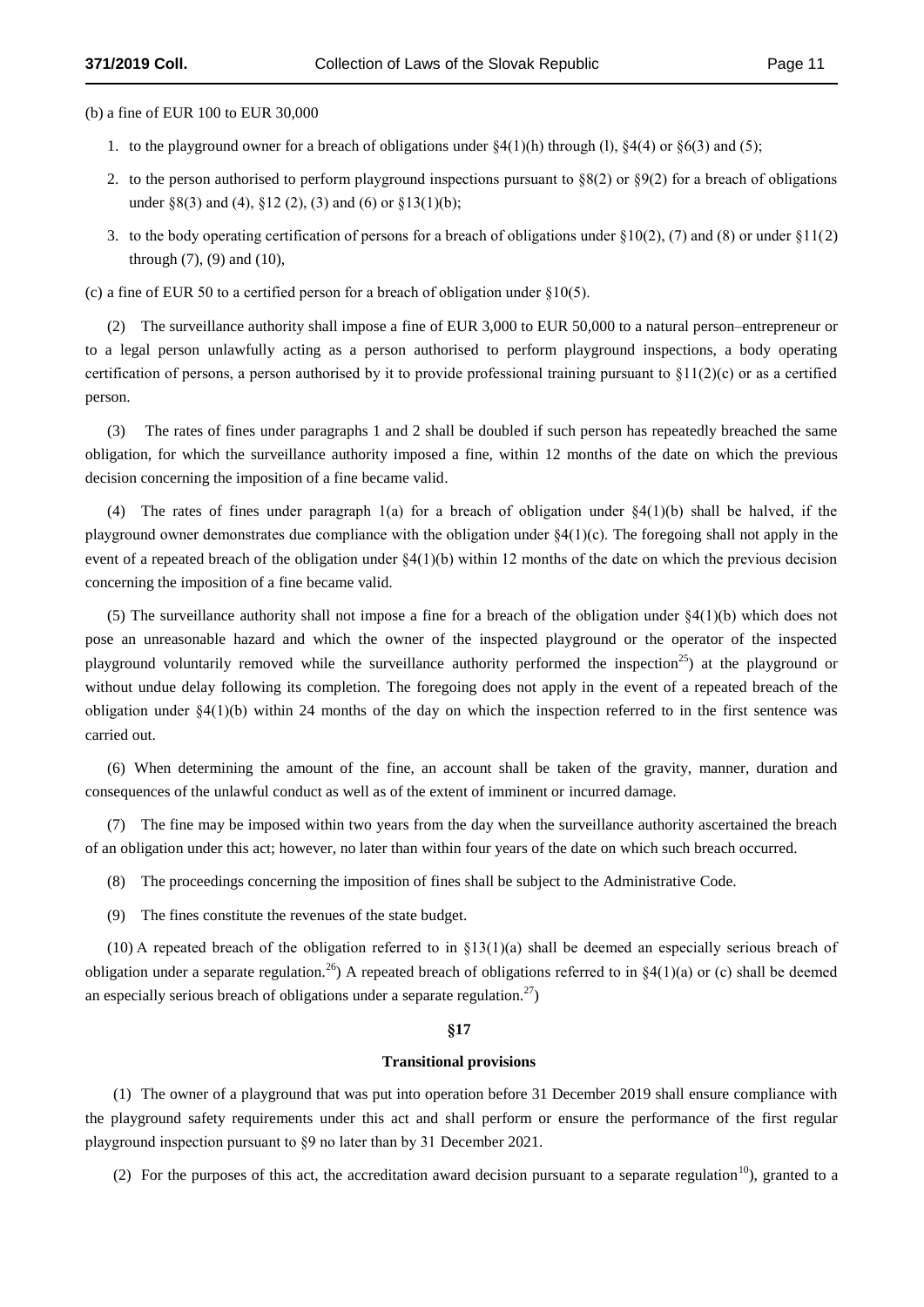type A inspection body<sup>11</sup>) for the playground equipment and issued before 31 December 2019, shall be deemed an accreditation award decision pursuant to §8(2).

#### **§18**

#### **Final provisions**

(1) The basic requirements for playgrounds and the obligations of playground owners pursuant to this act shall also apply to playgrounds that were put into operation prior to the effective date of this act, except for the obligation referred to in  $\S4(1)(a)$ .

(2) The owner of a playground that was put into operation before the effective date of this act shall make accessible the accident records under  $\S6(5)$  for accidents recorded since the effective date of this act.

(3) Unless §16(8) stipulates otherwise, the proceedings under this act shall not be subject to the Administrative Code.

(4) The requirements stipulated in §3(4) shall not apply to products that were manufactured or placed on the market in accordance with the law of a European Union Member State or manufactured in accordance with the law of a European Free Trade Association state which is also a party to the Agreement on the European Economic Area.

(5) This act has been adopted in compliance with a legally binding act of the European Union in the field of technical standards. $^{28}$ )

#### **Article II**

Act No. 455/1991 Coll. on licensed trade (the Trades Act), as amended by Act No. 231/1992 Coll., Act No. 600/1992 Coll., Act of the National Council of the Slovak Republic No. 132/1994 Coll., Act of the National Council of the Slovak Republic No. 200/1995 Coll., Act of the National Council of the Slovak Republic No. 216/1995 Coll., Act of the National Council of the Slovak Republic No. 233/1995 Coll., Act of the National Council of the Slovak Republic No. 123/1996 Coll., Act of the National Council of the Slovak Republic No. 164/1996 Coll., Act of the National Council of the Slovak Republic No. 222/1996 Coll., Act of the National Council of the Slovak Republic No. 289/1996 Coll., Act of the National Council of the Slovak Republic No. 290/1996 Coll., Act No. 288/1997 Coll., Act No. 379/1997 Coll., Act No. 70/1998 Coll., Act No. 76/1998 Coll., Act No. 126/1998 Coll., Act No. 129/1998 Coll., Act No. 140/1998 Coll., Act No. 143/1998 Coll., Act No. 144/1998 Coll., Act No. 161/1998 Coll., Act No. 178/1998 Coll., Act No. 179/1998 Coll., Act No. 194/1998 Coll., Act No. 263/1999 Coll., Act No. 264/1999 Coll., Act No. 119/2000 Coll., Act No. 142/2000 Coll., Act No. 236/2000 Coll., Act No. 238/2000 Coll., Act No. 268/2000 Coll., Act No. 338/2000 Coll., Act No. 223/2001 Coll., Act No. 279/2001 Coll., Act No. 488/2001 Coll., Act No. 554/2001 Coll., Act No. 261/2002 Coll., Act No. 284/2002 Coll., Act No. 506/2002 Coll., Act No. 190/2003 Coll., Act No. 219/2003 Coll., Act No. 245/2003 Coll., Act No. 423/2003 Coll., Act No. 515/2003 Coll., Act No. 586/2003 Coll., Act No. 602/2003 Coll., Act No. 347/2004 Coll., Act No. 350/2004 Coll., Act No. 365/2004 Coll., Act No. 420/2004 Coll., Act No. 533/2004 Coll., Act No. 544/2004 Coll., Act No. 578/2004 Coll., Act No. 624/2004 Coll., Act No. 650/2004 Coll., Act No. 656/2004 Coll., Act No. 725/2004 Coll., Act No. 8/2005 Coll., Act No. 93/2005 Coll., Act No. 331/2005 Coll., Act No. 340/2005 Coll., Act No. 351/2005 Coll., Act No. 470/2005 Coll., Act No. 473/2005 Coll., Act No. 491/2005 Coll., Act No. 555/2005 Coll., Act No. 567/2005 Coll., Act No. 124/2006 Coll., Act No. 126/2006 Coll., Act No. 17/2007 Coll., Act No. 99/2007 Coll., Act No. 193/2007 Coll., Act No. 218/2007 Coll., Act No. 358/2007 Coll., Act No. 577/2007 Coll., Act No. 112/2008 Coll., Act No. 445/2008 Coll., Act No. 448/2008 Coll., Act No. 186/2009 Coll., Act No. 492/2009 Coll., Act No. 568/2009 Coll., Act No. 129/2010 Coll., Act No. 136/2010 Coll., Act No. 556/2010 Coll., Act No. 249/2011 Coll., Act No. 324/2011 Coll., Act No. 362/2011 Coll., Act No. 392/2011 Coll., Act No. 395/2011 Coll., Act No. 314/2012 Coll., Act No. 321/2012 Coll., Act No. 351/2012 Coll., Act No. 447/2012 Coll.,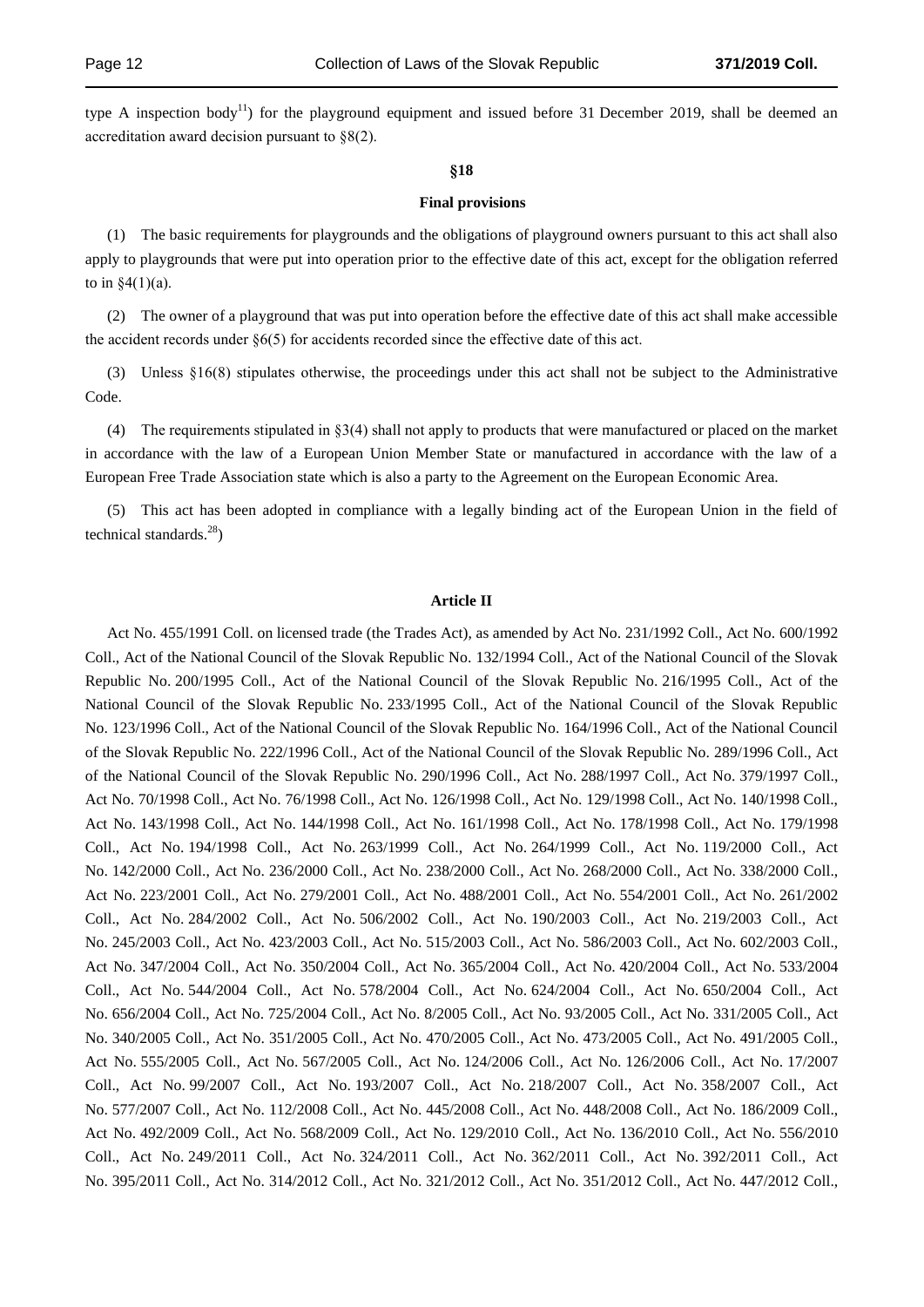Act No. 39/2013 Coll., Act No. 94/2013 Coll., Act No. 95/2013 Coll., Act No. 180/2013 Coll., Act No. 218/2013 Coll., Act No. 1/2014 Coll., Act No. 5/2014 Coll., Act No. 58/2014 Coll., Act No. 182/2014 Coll., Act No. 204/2014 Coll., Act No. 219/2014 Coll., Act No. 321/2014 Coll., Act No. 333/2014 Coll., Act No. 399/2014 Coll., Act No. 77/2015 Coll., Act No. 79/2015 Coll., Act No. 128/2015 Coll., Act No. 266/2015 Coll., Act No. 272/2015 Coll., Act No. 274/2015 Coll., Act No. 278/2015 Coll., Act No. 331/2015 Coll., Act No. 348/2015 Coll., Act No. 387/2015 Coll., Act No. 412/2015 Coll., Act No. 440/2015 Coll., Act No. 89/2016 Coll., Act No. 91/2016 Coll., Act No. 125/2016 Coll., Act No. 276/2017 Coll., Act No. 289/2017 Coll., Act No. 292/2017 Coll., Act No. 56/2018 Coll., Act No. 87/2018 Coll., Act No. 106/2018 Coll., Act No. 112/2018 Coll., Act No. 157/2018 Coll., Act No. 170/2018 Coll., Act No. 177/2018 Coll., Act No. 216/2018 Coll., Act No. 9/2019 Coll., Act No. 30/2019 Coll., Act No. 139/2019 Coll., Act No. 221/2019 Coll. and Act No. 356/2019 Coll., is amended as follows:

In Annex 2 "Regulated Trades Group No. 214 – Other", number 95 is added and reads as follows: .<br>.

| 95. | Regular playground | certificate of | $\S10(2)$ of Act No. 371/2019 Coll. on basic safety |  |
|-----|--------------------|----------------|-----------------------------------------------------|--|
|     | inspection         | professional   | requirements for children's playgrounds and on      |  |
|     |                    | competence     | amendments to certain acts.                         |  |
|     |                    |                |                                                     |  |

## **Article III**

Act No. 128/2002 Coll. on state control of internal market in the consumer protection issues and on amendments to certain acts, as amended by Act No. 284/2002 Coll., Act No. 22/2004 Coll., Act No. 451/2004 Coll., Act No. 725/2004 Coll., Act No. 266/2005 Coll., Act No. 308/2005 Coll., Act No. 646/2005 Coll., Act No. 648/2007 Coll., Act No. 67/2010 Coll., Act No. 129/2010 Coll., Act No. 161/2011 Coll., Act No. 182/2011 Coll., Act No. 78/2012 Coll., Act No. 301/2012 Coll., Act No. 142/2013 Coll., Act No. 367/2013 Coll., Act No. 102/2014 Coll., Act No. 106/2014 Coll., Act No. 373/2014 Coll., Act No. 35/2015 Coll., Act No. 387/2015 Coll., Act No. 391/2015 Coll., Act No. 56/2018 Coll., Act No. 106/2018 Coll., Act No. 157/2018 Coll., Act No. 170/2018 Coll., Act No. 177/2018 Coll., Act No. 299/2019 Coll. a Act No. 302/2019 Coll., is amended as follows:

In §2, paragraph (m) is added and reads as follows:

"m) compliance with the obligations in putting the playground into operation, during the operation and inspection of playgrounds and with other obligations under a separate regulation.<sup>9g</sup>)".

Footnote 9g reads as follows:

<sup>c9g</sup>) Act No. 371/2019 Coll. on basic safety requirements for children's playgrounds and on amendments to certain acts.".

## **Article IV**

This Act shall enter into force on 1 January 2020.

**Zuzana Čaputová**

**Andrej Danko**

**Peter Pellegrini**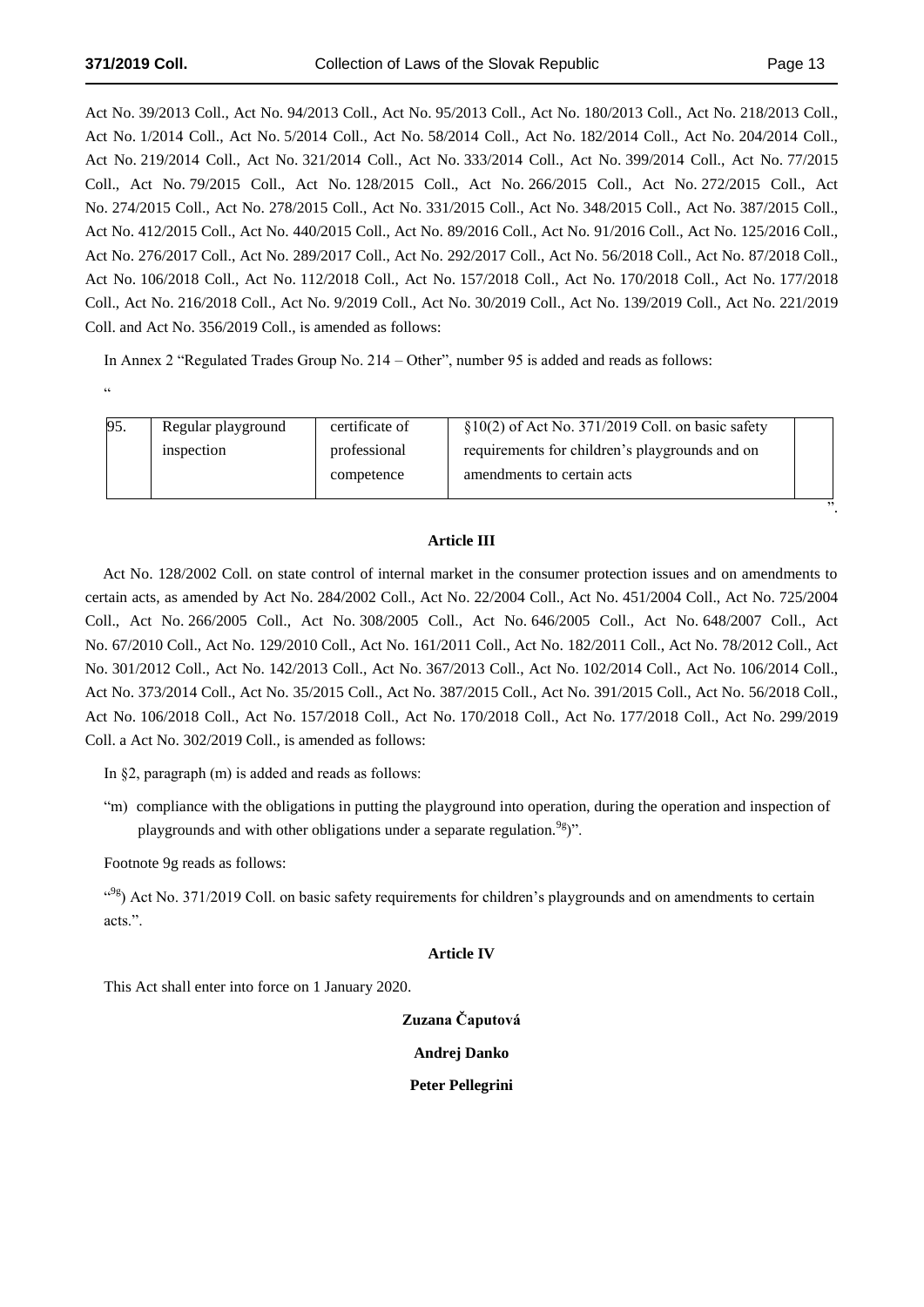1) §3(1) of Act No. 128/2002 Coll. on state control of internal market in the consumer protection issues and on amendments to certain acts.

2) For instance, STN EN 1176-1 Playground equipment and surfacing. Part 1: General safety requirements and test methods (94 0515), STN EN 1176-2 Playground equipment and surfacing. Part 2: Additional specific safety requirements and test methods for swings (94 0515); STN EN 1176-3 Playground equipment and surfacing. Part 3: Additional specific safety requirements and test methods for slides (94 0515); STN EN 1176-4 Playground equipment and surfacing - Part 4: Additional specific safety requirements and test methods for cableways (94 0515); STN EN 1176- 5 Playground equipment and surfacing. Part 5: Additional specific safety requirements and test methods for carousels (94 0515); STN EN 1176-6 Playground equipment and surfacing. Part 6: Additional specific safety requirements and test methods for rocking equipment (94 0515); STN EN 1176-7 Playground equipment and surfacing. Part 7: Guidance on installation, inspection, maintenance and operation (94 0515); STN EN 1176-10 Playground equipment and surfacing. Part 10: Additional specific safety requirements and test methods for fully enclosed play equipment (94 0515); STN EN 1176-11 Playground equipment and surfacing. Part 11: Additional specific safety requirements and test methods for spatial network (94 0515); STN EN 1177 Impact attenuating playground surfacing. Methods of test for determination of impact attenuation (94 0516).

3) Regulation No. 404/2007 Coll. of the Slovak Government on general product safety.

4) §2(d) of Act No. 78/2012 Coll. on the safety of toys and on amendments to Act No. 128/2002 Coll. on state control of internal market in the consumer protection issues and on amendments to certain acts, as amended.

5) Article 2(3) of Regulation (EC) No 765/2008 of the European Parliament and of the Council of 9 July 2008 setting out the requirements for accreditation and repealing Regulation (EEC) No 339/93 (OJ L 218, 13.8.2008) as amended.

6) §4(6) of Act No. 184/1999 Coll. on the use of languages of national minorities, as amended by Act No. 204/2011 Coll.

7) For instance, STN EN 1176-1 Playground equipment and surfacing. Part 1: General safety requirements and test methods (94 0515), STN EN 1177 Impact attenuating playground surfacing. Methods of test for determination of impact attenuation (94 0516).

8) §§9 and 10 of Act No. 272/2015 Coll. on the register of legal persons, entrepreneurs and public authorities and on amendments to certain acts.

9) §6 of Act No. 129/2002 Coll. on the Integrated Rescue System.

10) Act No. 505/2009 Coll. on the accreditation of bodies for conformity assessment and on amendments to certain acts, as amended.

11) For instance, STN EN ISO/IEC 17020 Conformity assessment. Requirements for the operation of various types of bodies performing inspection (ISO/IEC 17020) (01 5260).

12) Article 2(4) of Regulation (EC) No 765/2008 as amended.

- 13) Article 2(5) of Regulation (EC) No 765/2008 as amended.
- 14) Article 2(6) of Regulation (EC) No 765/2008 as amended.
- 15) §45 of Act No. 50/1976 Coll. on land-use planning and building order (the Building Act), as amended.
- 16) §43 of Act No. 50/1976 Coll. as amended.
- 17) §76 of Act No. 50/1976 Coll. as amended.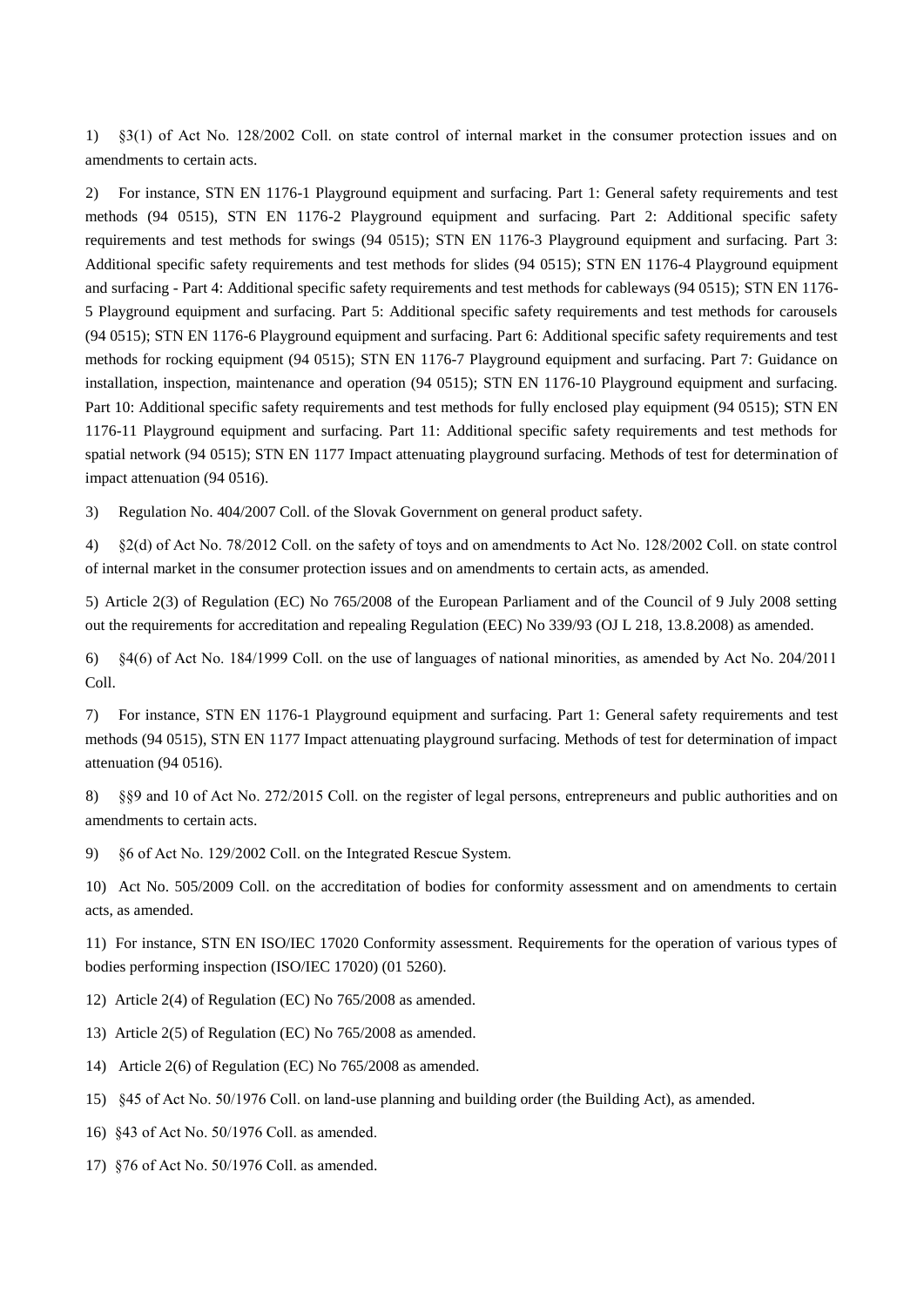18) §81b of Act No. 50/1976 Coll. as amended by Act No. 300/2012 Coll.

19) Annex 2, Item 95 of Act No. 455/1991 Coll. on licensed trade (the Trades Act) as amended.

20) For instance, STN EN ISO/IEC 17024 Conformity assessment. General requirements for bodies operating certification of persons (ISO/IEC 17024) (01 5258).

21) §3(1)(i) of Act No. 422/2015 Coll. on the recognition of evidence of formal qualifications and on the recognition of professional qualifications and on amendments to certain acts, as amended by Act No. 276/2017 Coll.

22) §25(2)(a) of Act No. 422/2015 Coll. as amended by Act No. 276/2017 Coll.

- 23) Act No. 128/2002 Coll. as amended.
- 24) Act of the Slovak National Council No. 372/1990 Coll. on offences as amended.
- 25) §5 of Act No. 128/2002 Coll. as amended.
- 26) §58(1)(c) of Act No. 455/1991 Coll. as amended.
- 27) For instance, §58(2)(a) of Act No. 455/1991 Coll. as amended.

28) Directive (EU) 2015/1535 of the European Parliament and the Council of 9 September 2015, laying down a procedure for the provision of information in the field of technical regulations and of rules on Information Society services (OJ L 241, 17. 9. 2015)